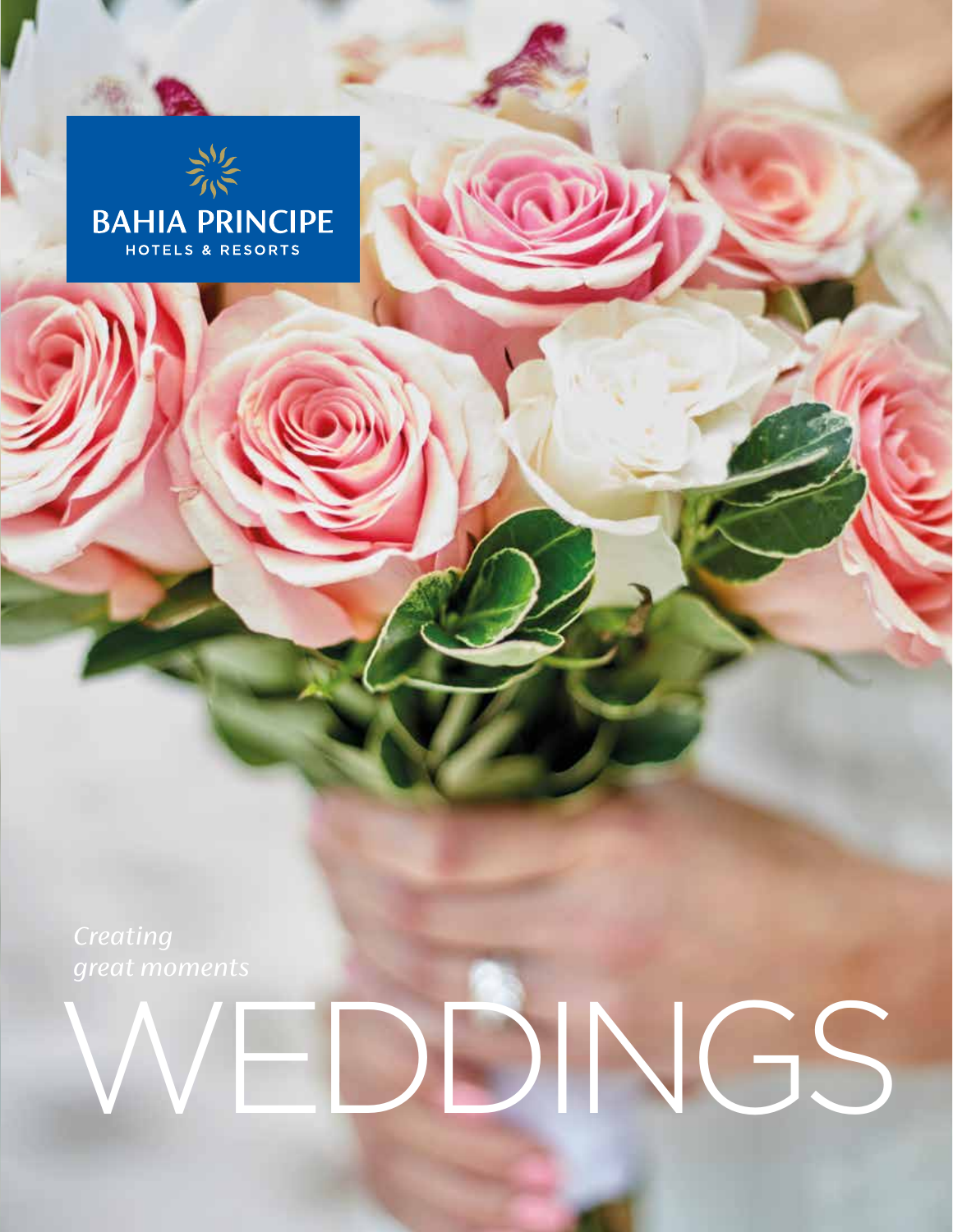

| <b>PACKAGE INCLUSIONS</b>                                                                                                            | <b>Essence</b> | <b>Unique</b>    |
|--------------------------------------------------------------------------------------------------------------------------------------|----------------|------------------|
| Number of guests including the couple $(*1) & (*2)$                                                                                  | Up to 20       | Up to 30         |
| <b>Room upgrade for the couple</b> (subject to availability)                                                                         | √              |                  |
| <b>Late checkout</b> (subject to availability)                                                                                       | Couple         | Couple & Parents |
| <b>Vip bracelet</b>                                                                                                                  | √              | $\checkmark$     |
| Professional services of wedding planners                                                                                            | √              |                  |
| <b>Manicure for the bride</b> $(3^*)$                                                                                                |                |                  |
| Thermal circuit for the couple (Only at the Sunlight Bahia Principe San Felipe and<br>Fantasía Bahía Príncipe. Reservation required) |                |                  |
| Location of wedding with basic package (4*)                                                                                          | V              |                  |
| <b>Bride's bouquet</b>                                                                                                               |                |                  |
| Groom's boutonnière                                                                                                                  |                |                  |
| <b>Celebration toast after the ceremony</b>                                                                                          | Cava           | Champagne        |
| Cocktails and canapés served after the ceremony                                                                                      |                | V                |
| Wedding reception dinner at theme restaurant (reserved tables)                                                                       | $\checkmark$   | V                |
| 2 tiers wedding cake                                                                                                                 |                |                  |
| Open bar after dinner (1 hr.)                                                                                                        |                | Domestic brand   |
| Chef's courtesy in room for the couple on the wedding night                                                                          | √              | $\checkmark$     |
| Special in-room decoration and amenities for the couple                                                                              |                |                  |
| Bottle of cava in room for the couple on the wedding night (domestic brand)                                                          |                |                  |
| <b>Romantic breakfast</b>                                                                                                            |                |                  |
| Special wedding present from Bahia Principe Hotels & Resort for the couple                                                           | √              | √                |
| Wedding gift voucher: 1 night free for the next stay (subject to availability and season)                                            |                |                  |
| Special guest accommodation rate $(6^*)$                                                                                             |                |                  |

#### GENERAL CONDITIONS

(1\*) Check the additional cost per extra guest with your wedding planner.

(2\*) Consult with the wedding planner for the minimum stay required to contract the wedding package.

(3\*) Only available in Unique Weddings held at the Fantasia Bahia Principe Tenerife.

(4\*) Basic assembly of wedding location for the ceremony Tiffany chairs (max. 20/30 chairs), simple arch with floral detail and lanterns, red or white carpet (max. 5 m), bridal bouquet with local and seasonal flowers, groom's pin, cones with petals (10 units).

(5\*) The gift of 1 free night in the next stay in the "Unique" package will be valid for a minimum stay of 7 nights (consult availability) in a room of the same category as that reserved for the celebration of the wedding.

(6\*) Subject to availability

All packages may apply a renewal of vows with symbolic ceremony.

**In addition to these packages, we have customised options. The wedding planner will inform you about the options and provide up-to-date prices.**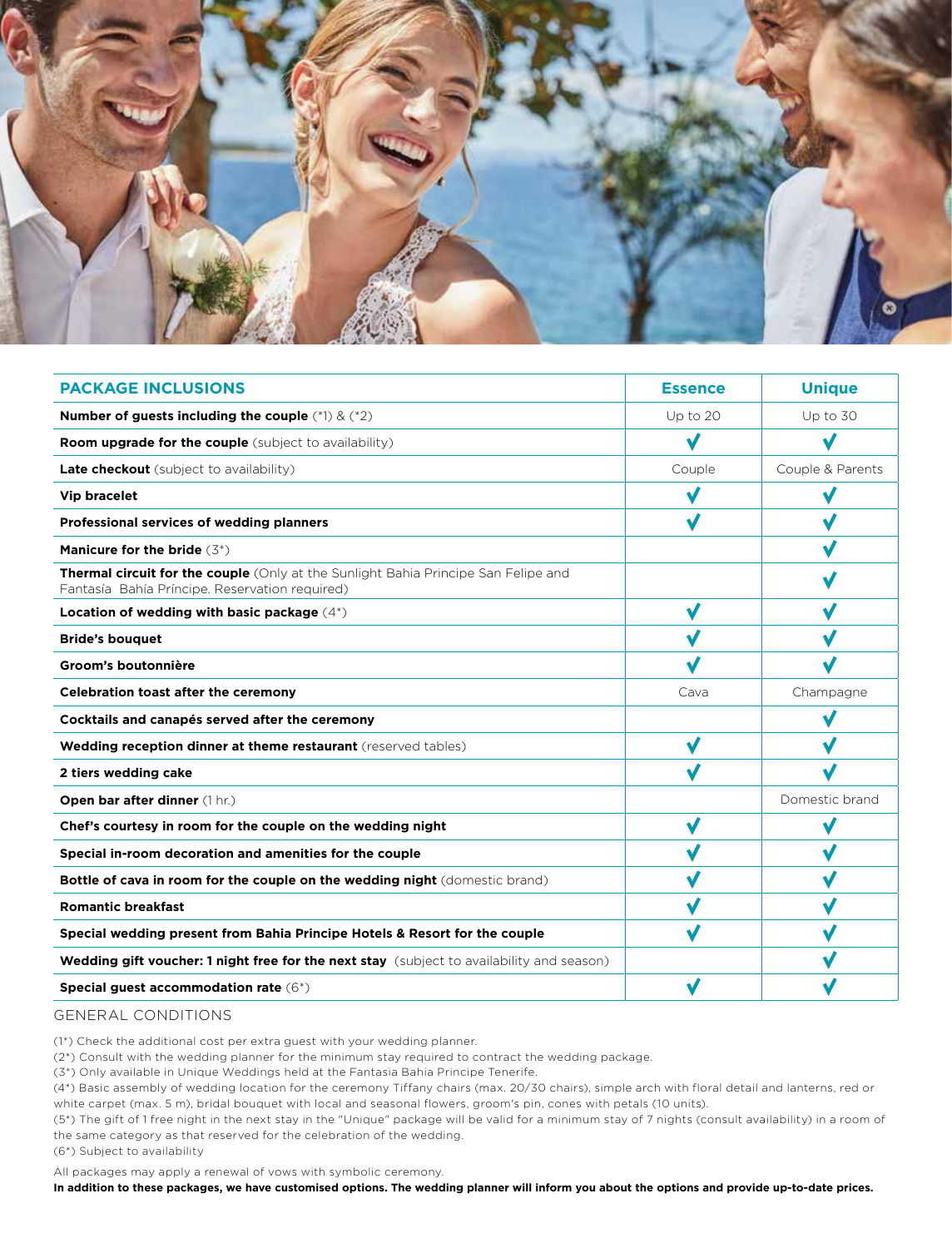### *Creating great moments*

Why do we love planning weddings at Bahia Principe? Because we are experts in creating happy moments. Can you think of a happier moment than your wedding day? Our hotels, in desirable destinations, are designed to make your stay an unforgettable experience. Unmatched natural beauty, breathtaking beaches, the warmth of our people, tropical weather... all this by your side for everything to be perfect for your big day. In this brochure we present you our Essence and Unique wedding packages so that you can choose the wedding you always wanted.

#### **Come to get married with us!**

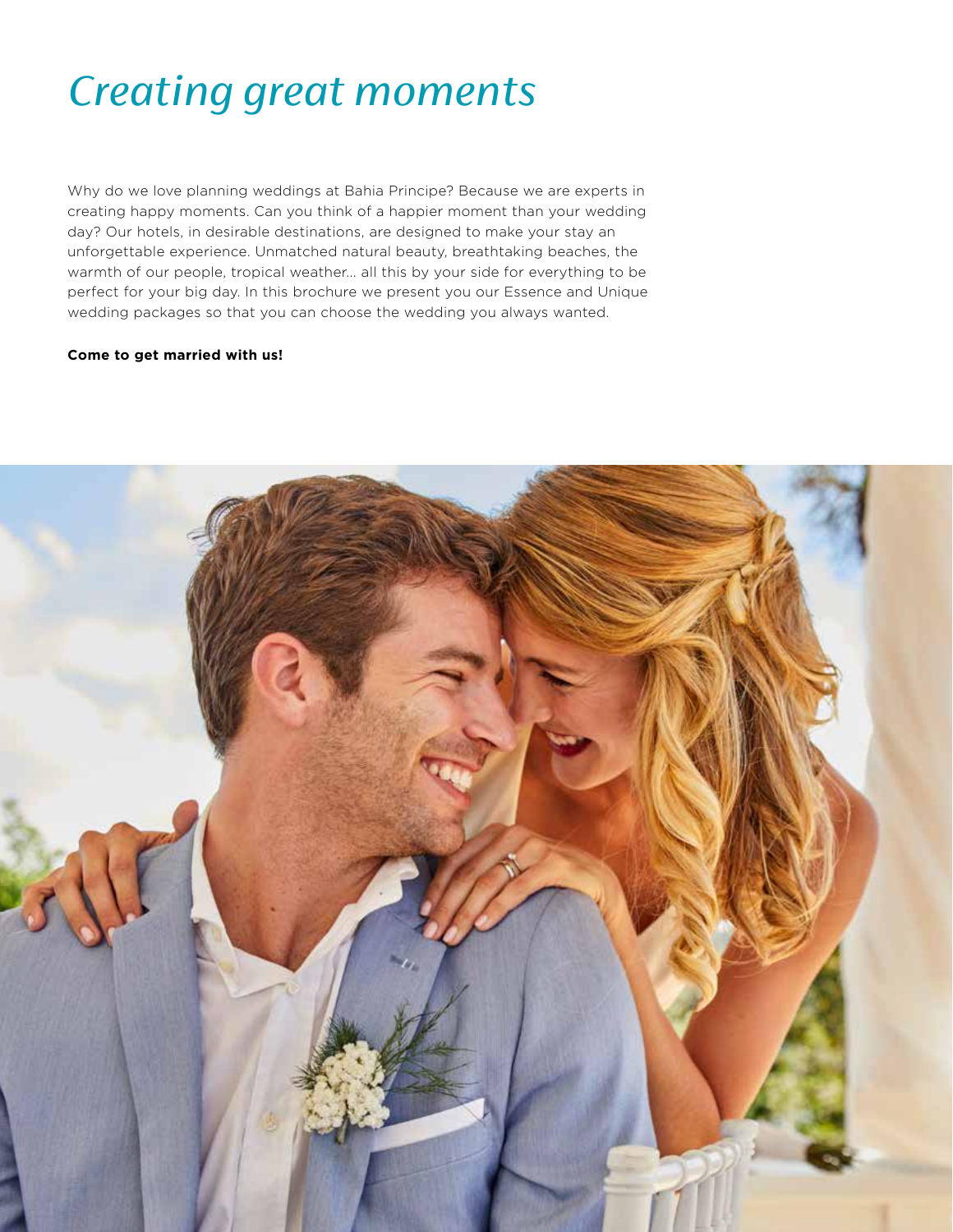# Essence

We are passionate about organising weddings, which is why we want your day to be perfect. So that on this special day you feel the true essence of happiness











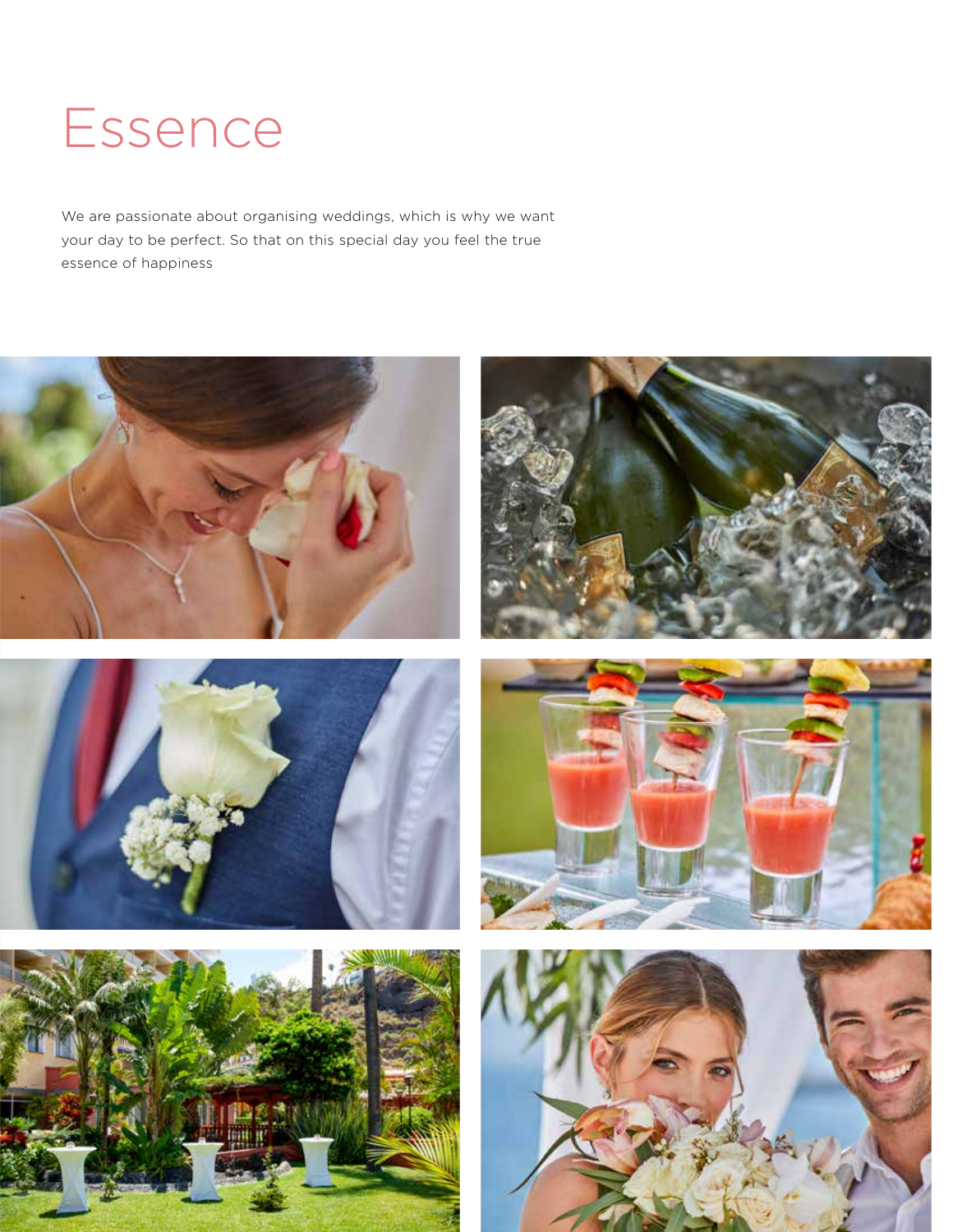# Unique

Our dedication has no limits. We take care of every detail: advice, decoration, gastronomy and co-ordination to make your wedding unique and unforgettable.